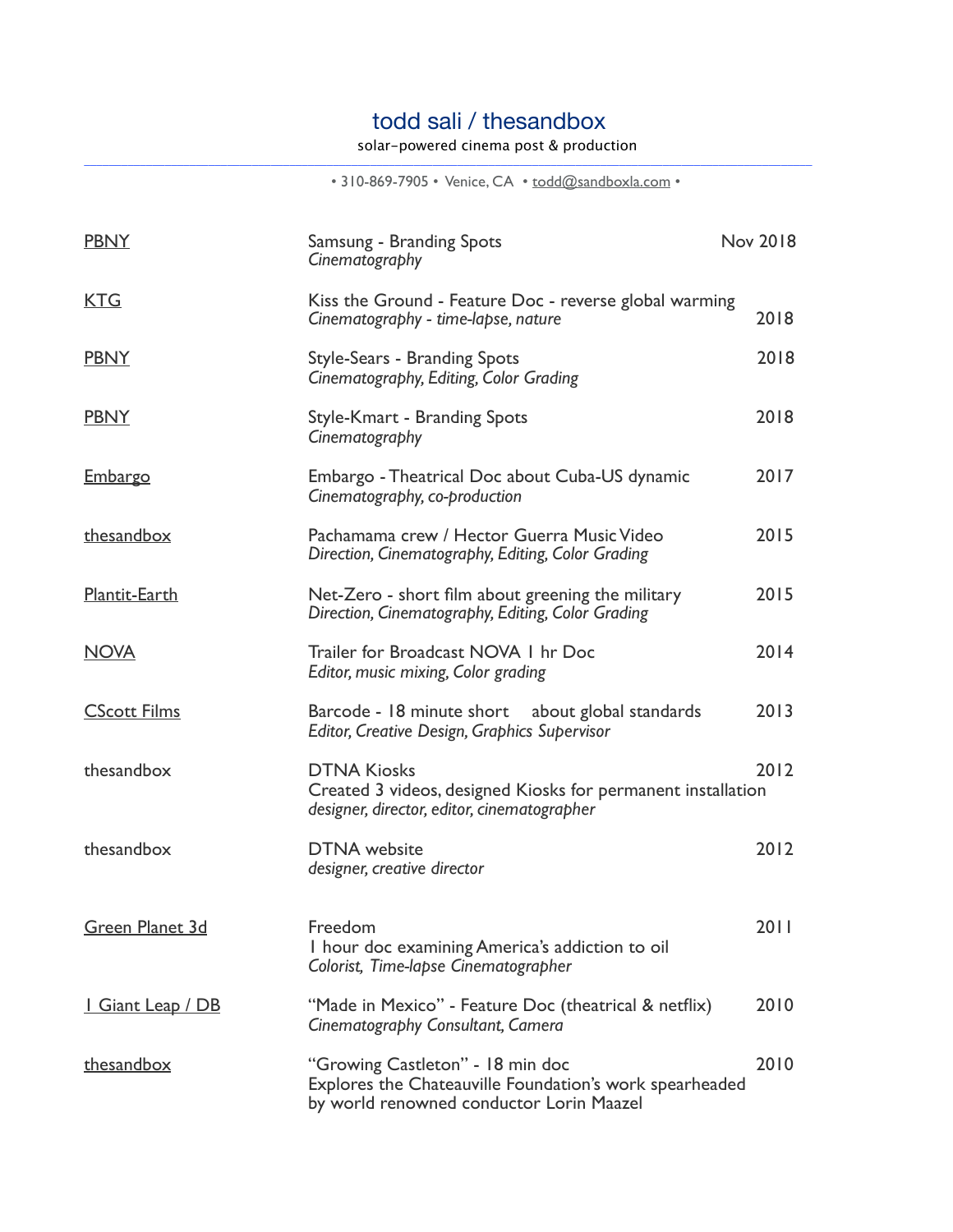|                               | Editor, Co-writer, Co-director, Colorist, Cinematographer                                                                                                                                                                           |                |  |
|-------------------------------|-------------------------------------------------------------------------------------------------------------------------------------------------------------------------------------------------------------------------------------|----------------|--|
| Chisa Hidaka                  | "Dolphin Dance"<br>Short poetic film about Chisa's underwater ballet<br>with wild dolphins.<br>Editor, Colorist, music mix                                                                                                          | 2010           |  |
| <b>CScott Films</b>           | "The Woodmans" - Feature Doc<br>2010/2011<br>WINNER Tribeca 2010, EMMY for Best Arts & Culture Doc<br>Colorist, Online Editor, FX                                                                                                   |                |  |
| YellowPad                     | "Bhutto" - Feature Doc<br>About Pakistan's assassinated female leader<br>Sundance Premiere 2010<br><b>Online Editor</b>                                                                                                             | 2010           |  |
| <b>ONE</b>                    | "ONE -2009" - Bono's grassroots 2 million member<br>anti-poverty and anti-disease organization                                                                                                                                      | 2010           |  |
|                               | Short Film profiling ONE's work<br>Editor, Graphic Designer, Colorist, Time-lapse Cinematography                                                                                                                                    |                |  |
| <b>NOVA</b>                   | "The Spy Factory" - I Hour Doc about the NSA and<br>unwarranted wiretapping. Emmy nominated.<br>Editor, VFX Supervisor, Colorist, Time-lapse Cinematographer                                                                        | 2008/9         |  |
| <b>FUEL</b><br>2007/8/9       | "FUEL" - Feature Doc about Energy Independence                                                                                                                                                                                      |                |  |
|                               | WINNER 2008 Sundance Audience Award, and many others<br>Academy Awards shortlist 2009, Theatrical Release, Netflix<br>Co-Producer, Post Production Supervisor, Time-lapse Cinematographer<br>Extensive finishing work at thesandbox |                |  |
| thesandbox                    | "People or Plastic" - Feature Doc - Plastics<br>Collaboration with On Any Sunday Productions<br>Producer, Editor, Writer, Cinematographer                                                                                           | 2008 - present |  |
| <b>Natural History Museum</b> | "The Diversity of Life"<br>3 HD short films about Biodiversity<br>Director, Editor, Cinematographer                                                                                                                                 | 2007           |  |
| Lake God                      | "Lake God" - Feature Narrative film<br>Filmed on location in the highlands of Cameroon, Africa<br>Director of Photography                                                                                                           | 2007           |  |
| <b>SONY</b>                   | "Who Killed the Electric Car"<br>Feature Doc - Theatrical Release, Netflix<br>Time-lapse Cinematography                                                                                                                             | 2006           |  |
| David Boyle                   | "Big Dreams Little Tokyo" - Feature Narrative<br>Visual FX, Title Design                                                                                                                                                            | 2006           |  |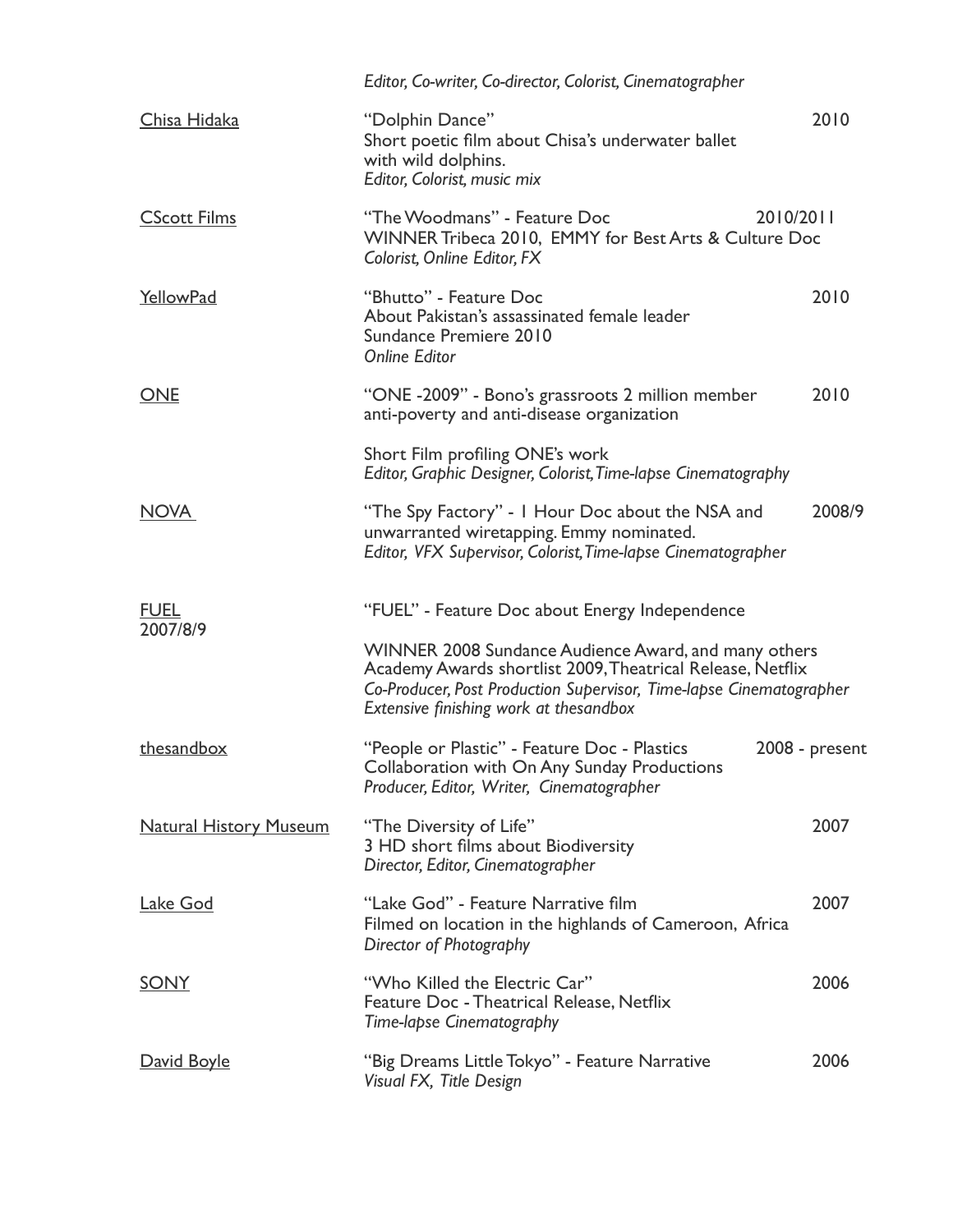| <b>Anjali Films</b>           | "Taking the Heat" - I Hr Doc - PBS<br>Colorist, Film Effects, Online Editor                                                                                                                    | 2006        |
|-------------------------------|------------------------------------------------------------------------------------------------------------------------------------------------------------------------------------------------|-------------|
| <b>Natural History Museum</b> | "LA:LEIDEN, Nature and the City"<br><b>Short Film and Book</b><br>Director, Editor, Cinematographer, Photographer, Colorist                                                                    | 2006        |
|                               | "Collapse?"<br>I year Exhibition about Jared Diamond's book.<br>Co-producer, Editor, specialized HD Cinematography                                                                             | 2005-2006   |
|                               | "LA: light/motion/dreams<br>Landmark Exhibition of the Museum's new visual direction<br>8 Rooms - Video and Audio Installations, I year installation<br>Producer, Camera, Editor, Sound Design | 12/03-3/04  |
| <b>Brass Tacks Films</b>      | "Brass Tacks" - 35m Feature Film re: new Gen of Jazz<br>Premiered San Francisco Intl Film Festival April 2004<br>Editor                                                                        | $00 - 04$   |
| Sandbox Films                 | "The Sandbox" - Feature Documentary<br>Official Selection Telluride MTN Film Fest '03<br>Director, Editor                                                                                      | 00 -current |
| <b>Save The Elephants</b>     | "Save the Elephants"<br>Short film for World Renowned Elephant Biologist<br>Ian Douglas Hamilton and Saba Douglas-Hamilton<br>Editor, Co-Writer                                                | 2002        |
| <b>WM Productions</b>         | "24/7 : Airport" - I Hour Documentary for Discovery<br>Cine Golden Eagle Award '02<br>Emmy for Editing recommendation '03<br>Editor, Motion Graphics, Camera, Script Consultant                | 8/01        |
| SPD/Pioneer/Dolby             | "Catalina" - Experimental Surround Sound Music Video<br>Director, Editor, Cinematographer                                                                                                      | 6/00        |
| <b>Kintop Films</b>           | "The Golden Thread" - Doc Series Pilot<br>Editor                                                                                                                                               | 10/99       |
| VHI                           | "Behind The Music" - Various I hour biographies<br>Editor                                                                                                                                      | 11/98       |
| <b>Warner Brothers</b>        | "Selena"- Feature Film, with Theatrical Release<br>Camera, Alt Media Unit                                                                                                                      | 10/98       |
|                               |                                                                                                                                                                                                |             |

## **EDUCATION:**

| USC department of visual anthropology | M.A. Candidate    | 1997 |
|---------------------------------------|-------------------|------|
| UCLA department of anthropology       | B.A., Cum Laude   | 1995 |
| Roskilde University, Denmark          | <b>Humanities</b> | 1994 |
| References available upon request.    |                   |      |